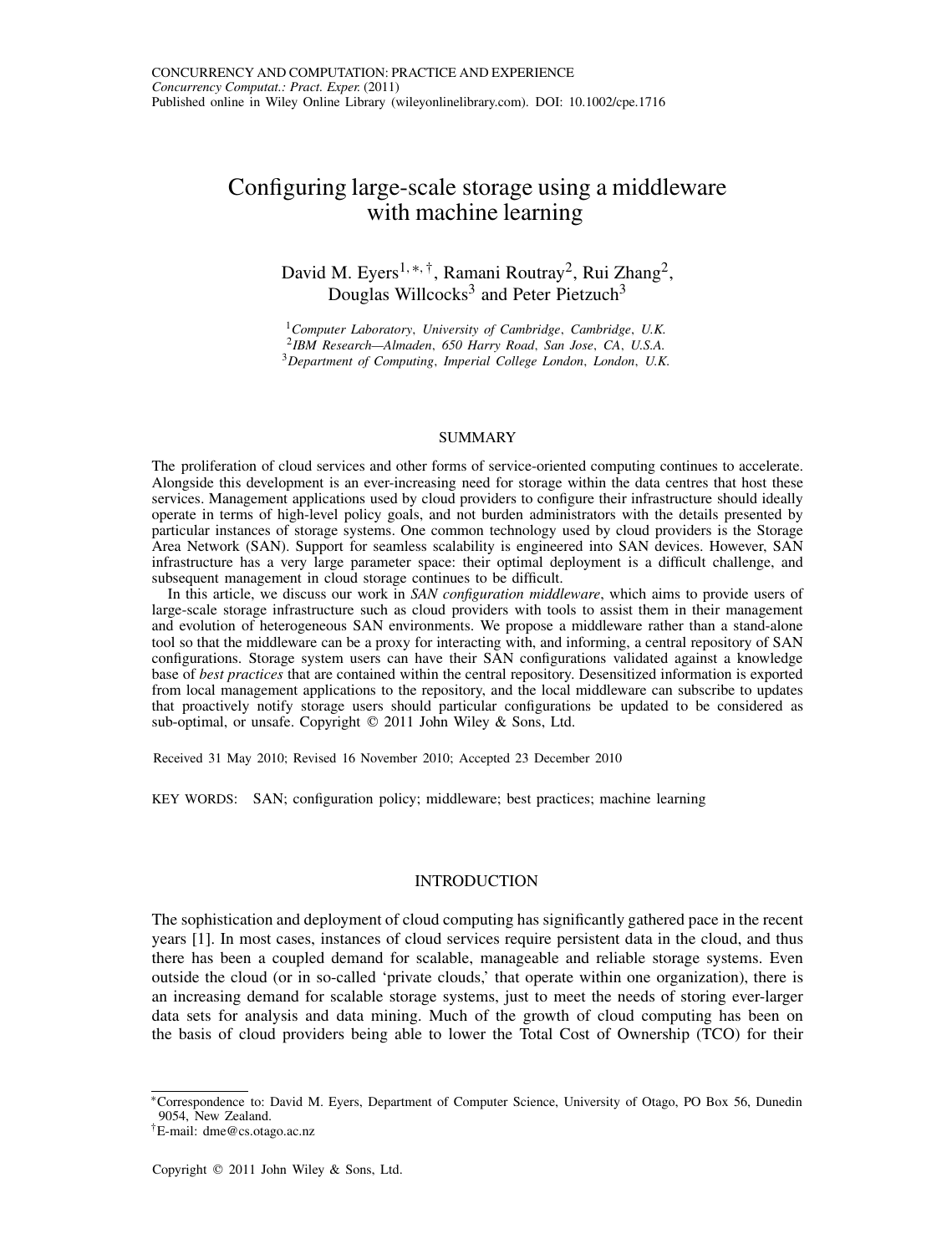cloud clients, as well as the elasticity provided by cloud infrastructure: economies of scale mean that the cloud providers can cope with their clients' dynamic requirements. The emergence and significant expansion of cloud service providers such as Amazon S3 [2] and EC2 [3] have been the result.

Within any data centre, it is usual that a highly heterogeneous collection of devices from different vendors forms over time. This is often the result of rolling upgrades, and allows the equipment to be used to provide a number of different graduations of service. However, this heterogeneity makes the overall life cycle from data placement to retirement of workload a highly onerous task. There will be requirements to plan, configure and to perform the migration of data on demand [4, 5]. Owing to the complexity of the interrelated physical and logical systems, these provisioning tasks are often error-prone.

This article focuses on assisting those organizations that employ Storage Area Network (SAN) technologies: the authors have field expertize and experience regarding SAN deployment and reconfiguration. Although in common use, SANs are not the only means of achieving reconfigurable, large-scale storage systems. Although cloud providers and other organizations that use data centres, are generally highly secretive about the configuration of their infrastructure, the authors have interacted with a number of these organizations in a business capacity.

There has been a proliferation of SAN devices, and indeed vendors, based on the growing demand for them. One of the greatest challenges in terms of configuration of large-scale storage will often be dealing with the extraordinary degree of heterogeneity and the consequent complexity involved in SAN configuration. Teams of experts will often be employed to perform the initial deployment of SAN infrastructure for customers. From that point onwards, management applications will be installed that provide for the monitoring of the SAN, and troubleshooting faults in the system. In addition, the software will facilitate the reconfiguration of the SAN system, and its performance tuning [6].

It is highly unusual for the configuration that is deployed initially to remain satisfactory for very long into a SAN's life cycle. Evolution will frequently be required due to capacity or bandwidth issues, driven by client demand. The key step in the evolution workflow is to determine an appropriate plan for converting a client's application workload requirements into parameters that are expressed in terms of the underlying infrastructure (for example, CPU, network throughput, memory allocations, storage capacity and I*/*O). This configuration of parameters in a cloud provider's case needs to include both the initial resource allocation, and the considerations for elasticity in that cloud client's demand. Owing to the expense of consultant engineers from SAN manufacturers, most large-scale storage users will choose to use their own staff to make changes to their SAN configurations. However, this can lead to inefficiency of SAN performance, and at worst, possible instabilities in the configuration. It has been shown that tracking down these types of configuration issues using external consultants can be extremely expensive [7].

Any modified configuration should be tested to ensure that it meets the basic requirements for performance and security as needed by the clients of the storage system. For example, cloud providers must be able to establish, for each configuration, the estimated resource usage, availability and performance metrics based on the management tools and capabilities that are available. Unfortunately, the presumption is usually that if these metrics are all met, the configuration is performing as you designed it to, and thus the application user objectives are being met. However, this is not always the case due to subtle interactions between subsystems that may not be clearly visible. Furthermore, the cost to organizations of down-time is very high—consumers of online services are highly agile and can often move their business to competitors' services easily.

When addressing SAN configuration challenges, it has been shown that accurate and up-to-date configuration best practice descriptions are a highly valuable tool [8]. The best practice rules provide a reference point against which to perform 'what-if' analyses *before* the new configuration is actually deployed, in an effort to discover any potentially problematic parameters. In addition, when problems occur in the field, the best practice rules can help administrators to more quickly complete root cause analysis. The SAN Central team at IBM has the job of examining all known SAN configuration issues so that they can develop and document best practices. From experiences in the field, about 80% of the configuration problems that the SAN Central team have encountered also violate one of the best practices contained within the IBM repository. Use of the best practices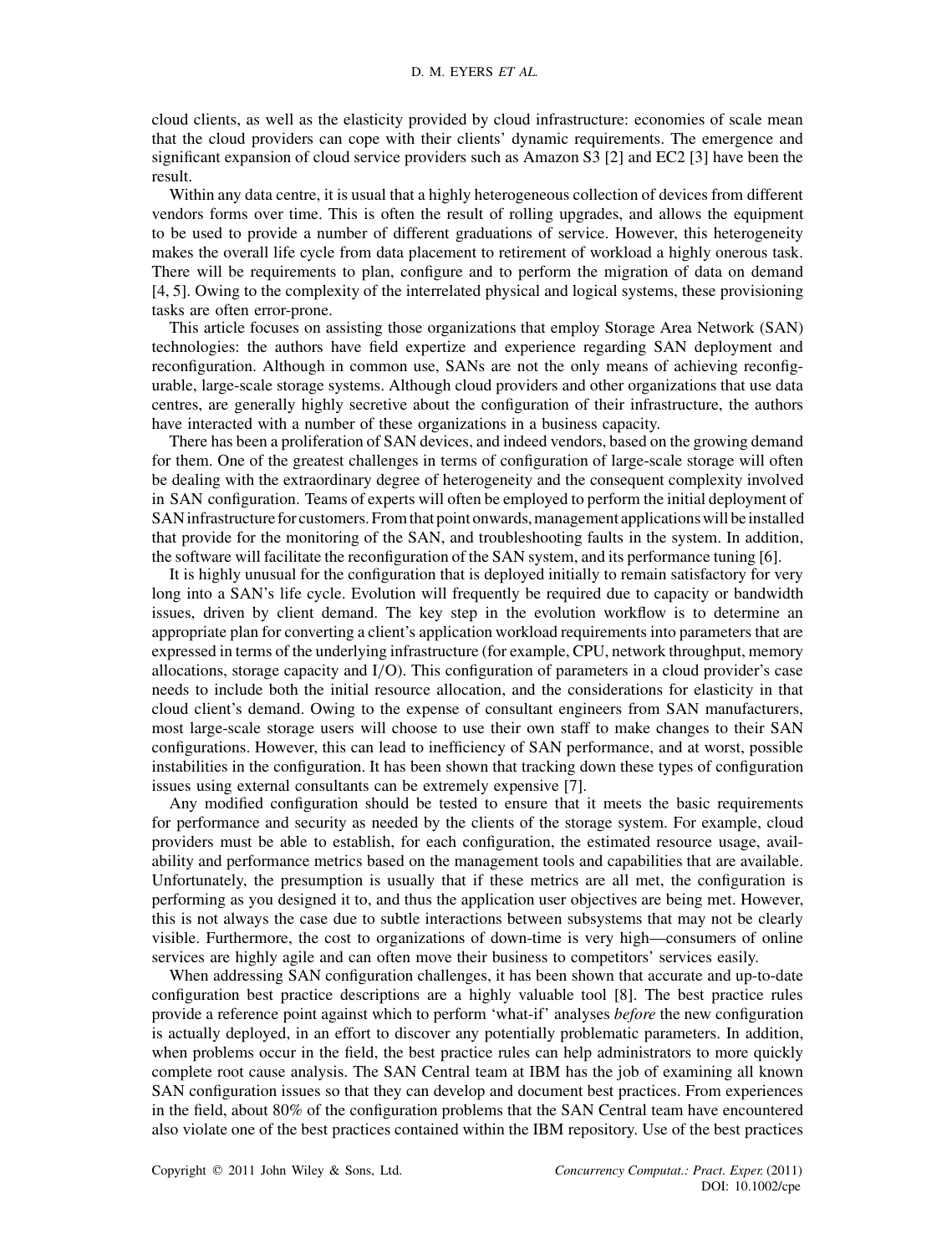has led to a drastic reduction in the amount of time required to resolve configuration errors, from the order of weeks to the order of days.

Experts in SAN configuration usually have a significant amount of real-world experience, and are able to apply intuition to situations above and beyond what the specified configuration guidelines provide to them. Unfortunately, it is extremely costly—in the order of man-years of data collection and analysis—to generate best practices using manually driven methods. Rather than having to rely on expensive, potentially error-prone, and time-consuming analyses performed by expert technicians, a better situation would be for *machine learning* (ML) techniques to be able derive best practices, or at least to focus the efforts of the previously manual efforts. One problem with the use of ML is that training can only be done effectively—for the derivation of salient rules—if a large number of problematic configurations can be collected. In our past work on SPIKE [7], synthetically data were generated so as to match the distribution of observed field data, and to create problem reports that contain both the problematic entities and a complete description of the rest of the SAN configuration, which may not have anything wrong with it. In order to generate four best practices from that set, the SPIKE system requires 500 problem reports. Further, SPIKE was unable to produce any best practice rules before it had digested 150 problem reports.

Given this significant need for training data, combined with the huge variety of different SAN devices on offer, and the vast parameter spaces of configurations, it is not going to be practical to expect state-of-the-art manual reporting methods of reporting problem cases to provide a sufficient number of samples to generate good best practices. Further, the attention of manual methods necessarily focuses on a few SAN deployments at a time, and often those SANs will have been deployed for one large-scale storage customer. Instead, it would be better if storage providers were able to contribute information about their bad configurations effortlessly, for the sake of the overall greater good. The expansion of a comprehensive *best practice knowledge base* would benefit all of the storage providers who cooperate: they can test their current and future SAN configurations comprehensively. This article explores our proposal for filling the gap in the infrastructure that currently prevents storage experts from reaching the vision of automated best practice generation.

This article's main focus is the introduction of a *SAN configuration middleware* for validating SAN configurations. The middleware facilitates checking whether proposed changes to a configuration violate best practice rules—regardless of whether the rules have been generated from the work of human domain experts or from the application of ML techniques. The middleware exposes its results to the set of management applications that are used for planning and problem diagnosis within the SAN infrastructure. By adding another layer of abstraction, we present these management applications with a view that avoids the need to manage the heterogeneity of the SAN infrastructure itself, and thus can reduce the apparent complexity of configuration changes.

Figure 1 provides a high-level overview of the infrastructure that we propose for the case of cloud storage providers. These providers are shown at the centre of the figure; their customers are displayed on the right of the figure. All the SAN systems of the cloud providers connect with the repository of best practices shown on the left of the figure. The repository of best practices stores configuration snapshots derived from the data of each cloud provider, it uses ML algorithms to update the best practices collection, removes old best practices from the knowledge base when they are no longer useful, and provides indices over the configuration data to allow for fast searches to be performed. Newly acquired knowledge about both good and bad SAN configurations is sent to the central knowledge base by the middleware, after the anonymizing of any information within the SAN configuration report that might be sensitive to the companies that are participating in this system. At each site, the middleware can subscribe to salient updates from the central knowledge base. This might mean that a local configuration that was considered to be safe, is subsequently determined to actually be risky. Thus, external experience can be brought to bear on the management applications, allowing them to react near real-time to problems and insights (or reflect them to their operators) that are determined from throughout the global cloud connected to the shared repository.

This article is organized as follows. In the following section, we provide a brief overview of SANs, and the subsystems that they include. We also introduce the ML techniques that we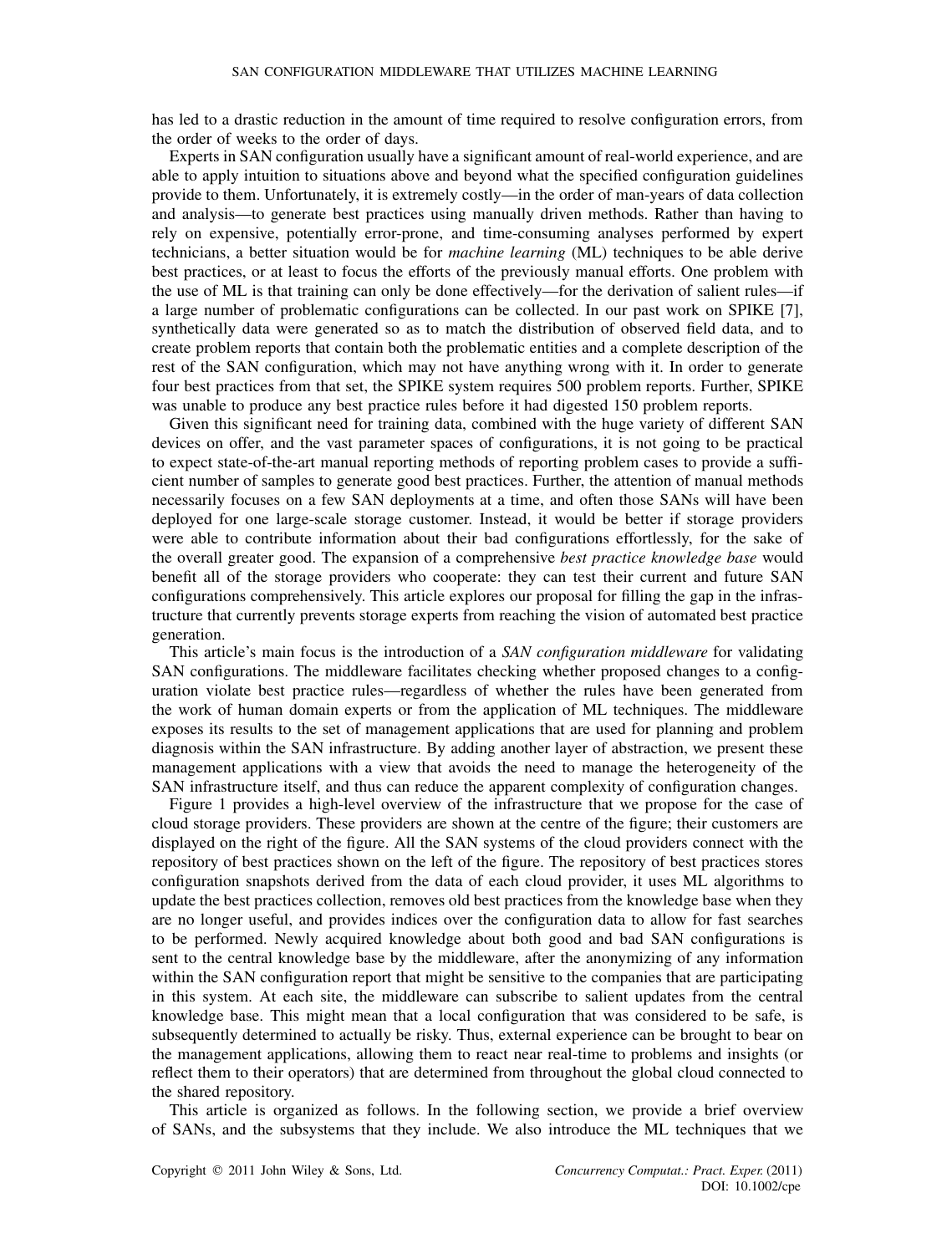

Figure 1. Customers taking advantage of cloud storage infrastructure trigger storage reconfiguration.

apply in our work. We follow this with the presentation of a case study that motivates the need for a SAN configuration middleware. Our particular middleware system is then presented in the following section: we discuss its operation, the abstraction of SAN configuration parameters, key types of best practice rules, and some techniques for optimizing searches being performed over the repository. The end of the article includes coverage of related research work, before providing some concluding remarks.

## **BACKGROUND**

In this section, we provide a quick introduction to the SAN technology, and the ML approaches that we apply in our work.

#### *Storage area networks*

SANs operate at the block level as opposed to the file system level (NAS does the latter). SANs provide this block-level service over a dedicated network to attached hosts. The key point is that the SAN devices provide for a more manageable interface to the underlying storage devices (e.g. hard disks) than would be possible were the storage to be directly connected to the host servers that utilize it. Figure 2 shows the components within a typical SAN deployment.

Hosts that use SAN storage connect to storage network switches using one or more host bus adapters (HBA). Often these switches, and the HBAs, will use Fibre Channel cables. The network formed by the interconnected Fibre Channel switches is referred to as the Fibre Channel fabric. These storage networks are likely to incorporate properties such as redundant network paths between storage subsystems and the hosts. Also, security is integrated, usually with the concept of 'zoning'.

The storage subsystems, tape libraries and other storage network devices are connected to switch ports so that they can provide block storage access to the hosts. The storage is encapsulated in the notion of a 'volume'. Admission control is applied to data paths through the storage network fabric: masking and mapping are two common access control functions that are provided by the storage controller.

In contrast to the SAN approach, Network Attached Storage (NAS) provides a file-based interface to a storage service, as opposed to a block-based interface. It is expected that the boundaries between NAS and SAN systems will blur in the future. This is due to NAS heads increasingly exposing data paths to their back-end storage. The interlinks between storage components are being further opened up by technologies such as iSCSI, that facilitate reuse of existing IP technology within large-scale storage systems.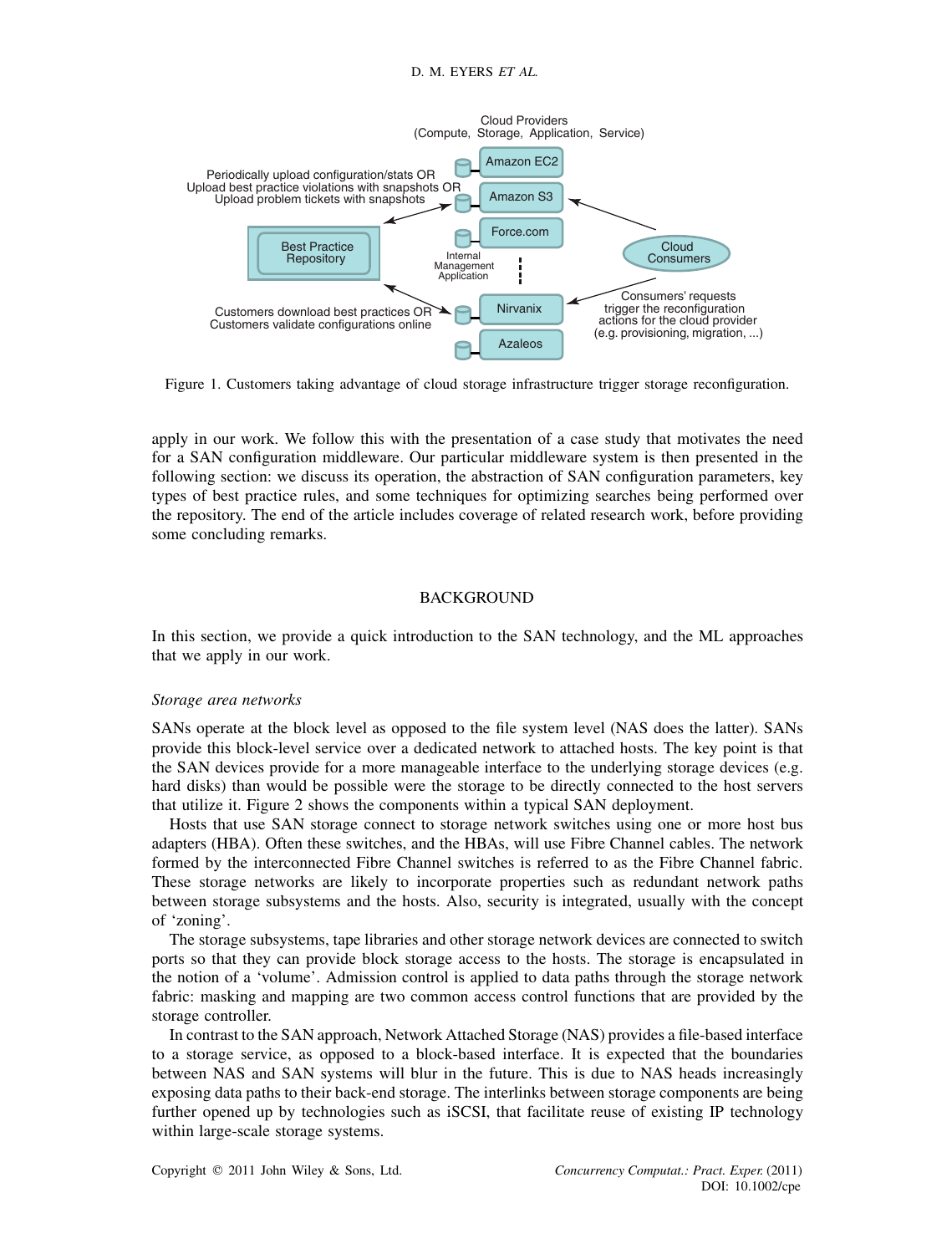

Figure 2. An overview of a typical Storage Area Network (SAN) deployment.

Another approach is Direct-Attached Storage (DAS). In this case, the disks are contained within dedicated infrastructure that is separate from the hosts that utilize the storage. At the high-end, DAS devices strongly resemble SAN devices, but for using a single point-to-point link instead of a network topology.

Finally, it may be that software in the application layer is in the best position to manage an extensible storage system. Such systems often use local disks. It is likely that the application-level storage abstraction will be applied throughout clusters of computers: this sort of storage system is appropriate for service providers that run highly customized operating systems (e.g. Google), or have homogeneous application loads that can be partitioned effectively (e.g. e-mail storage, or certain types of database systems).

Recent technological introductions, such as virtualization and new types of devices and interconnects, have caused the storage infrastructure in data centres to become more and more heterogeneous. In the face of this, uniform end-to-end management is key to the provision of mission-critical analytics. These analytics include storage provisioning, performance tuning, migration of volumes and applications, configuration analysis and fault determination. Many storage and system management software products are on the market that aim to assist with the aforementioned management tasks. These include IBM TotalStorage Productivity Center (TPC) [9], IBM Director [10], Microsoft System Center [11], HP System Insight Manager [12] and EMC Control Center [13]. Nonetheless, the currently available products for unified management are generally special-purpose solutions: they will facilitate administrators performing particular tasks such as the creation of storage volumes on a variety of devices produced by different manufacturers. However, they do not aim to share information across the customer base to advise against potentially problematic configurations, and to validate the decisions made by local administrators.

## *Machine learning*

ML refers to a collection of widely used techniques that provide computer systems with the ability to automatically learn to recognize complex patterns. ML techniques utilize some form of provided *domain knowledge* and a set of observed examples referred to as *training data*.

Broadly, learning is classified into two categories: *supervised learning* and *unsupervised learning*. In supervised learning, the possible set of output classifications from the system is known in advance. Training data input to the system is labeled with the output classification that is desired from the system for each data. In unsupervised learning, it is desired that the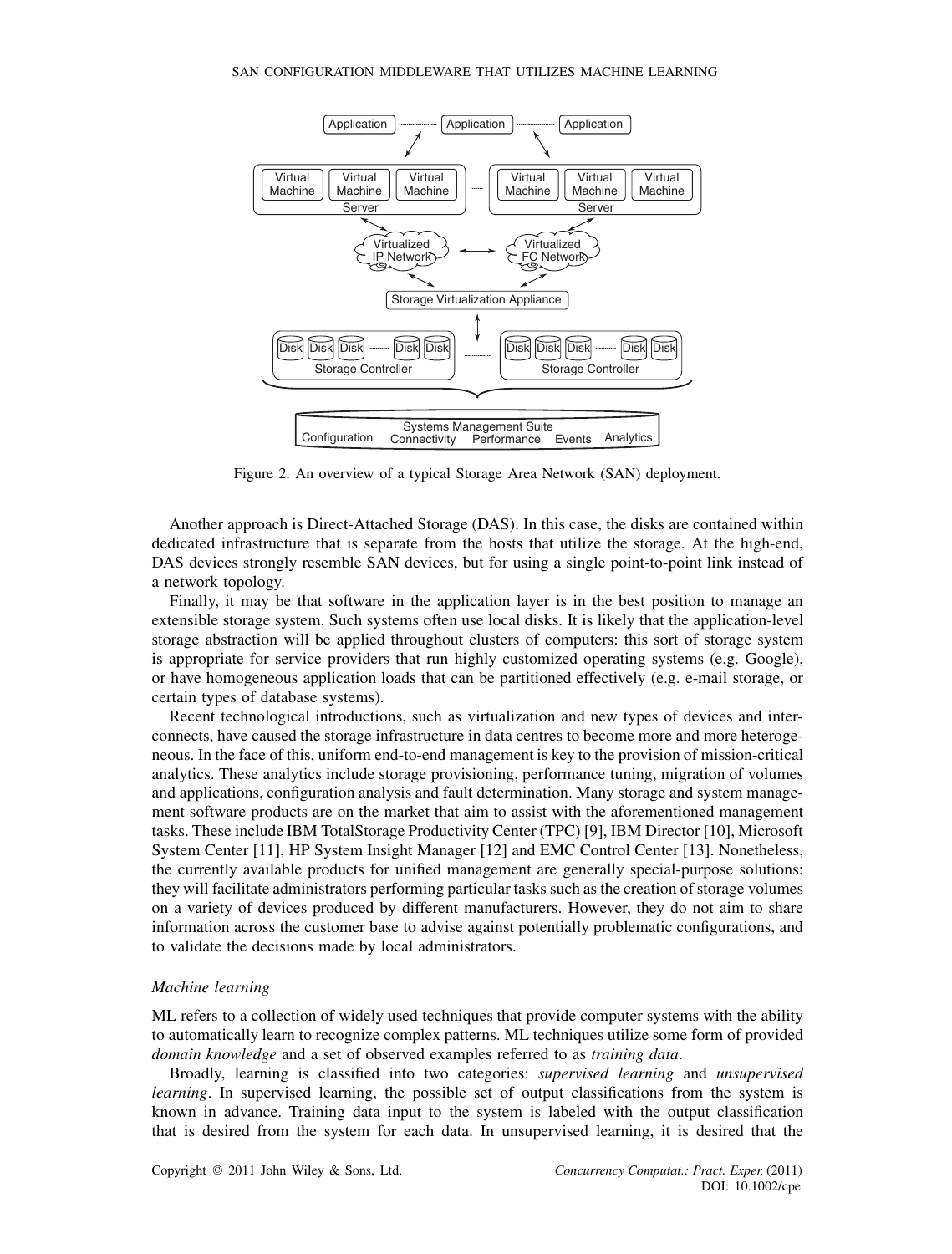system produce some sort of classification from input data, but those data are not labeled—often unsupervised learning systems perform some type of clustering of the input data. There are various ML techniques applicable to different domains and data types.

The class of system management problems that we have explored present multi-dimensional interrelationships as input and require deterministic, discrete, interrogable outputs from the ML system. This type of supervised learning is well suited to ILP (Inductive Logic Programming) techniques [14]. ILP evaluates positive and negative examples based on background knowledge to generate hypotheses. Other ML techniques applied, such as decision trees, were discovered to deal poorly with multi-dimensional data [7], and some impose significant preprocessing costs.

We have evaluated four specific implementations of ILP: Aleph [15], HR [16], Progol [17] and ProGolem [18]. Both Aleph and Progol are top-down, relational ILP systems based on inverse entailment. In contrast, HR is a Java-based automated reasoning tool for theorem generation.

Many ILP systems are written to support a fairly specific input domain. For example, we ran into limitations in the form of a lack of support for arithmetic operations, comparison and cardinality in Progol. We then discovered that the preprocessing and background knowledge encoding were going to be too expensive for use within the HR tool (although parts of this system are undergoing redevelopment at the moment, and should improve the situation).

We found the ProGolem to be useful for our needs: it generates its hypotheses in the form of first-order logic expressions with quantifiers.

# A CASE STUDY OF LARGE-SCALE STORAGE USE

There are numerous success stories emerging of applications being hosted within the cloud [19]. We thus motivate the need for our SAN configuration middleware against the backdrop of a hypothetical scenario involving a cloud service provider. In this case, the cloud provider aims to facilitate the running of online retail stores, packaged as a service. This involves both compute needs (e.g. analytics and search), and storage.

To justify the need for SAN reconfiguration, we assume that a highly successful seasonal sales drive is run by one of the cloud provider's clients, and that this causes a 50% increase in the number of online shoppers that had been previously projected by the cloud provider. The client of the cloud provider, in this case, is an e-business web site, and makes use of cloud facilities to host two specific applications. These applications have contrasting requirements in terms of quality-of-service (QoS), however.

1. The main use is for the web-facing online shopping application itself. This is a typical, multi-tier web application that is built using application servers, web servers, edge servers (for caches, etc) and database servers.

Focusing on storage, the database servers use cloud storage to persist the transactions occurring due to the online shopping. These data require both reliability and availability, and thus are stored on high-end equipment. The changes made to the storage here are replicated onto another high-end storage controller, as required for the e-business' disaster recovery process. For long-term storage onto offline media, a backup to a tape library is performed on a nightly basis.

2. A less critical use for the cloud infrastructure by the same e-business, is their e-mail system. Although the data in the e-mail system are important, in terms of a cost to risk balance, only mid-range storage infrastructure is needed to house it. Again based on cost, the e-mail application has incremental backups done on a nightly basis, and full backups done weekly. The target for these backups is onto low-range storage infrastructure.

Any data centre will employ a number of administrators of various types. In this study, we consider application administrators, network administrators and storage system administrators. The cloud that hosts the e-business uses some sort of software suite to perform management tasks such as IBM's TPC. This sort of product provides salient notifications to the administrators regarding the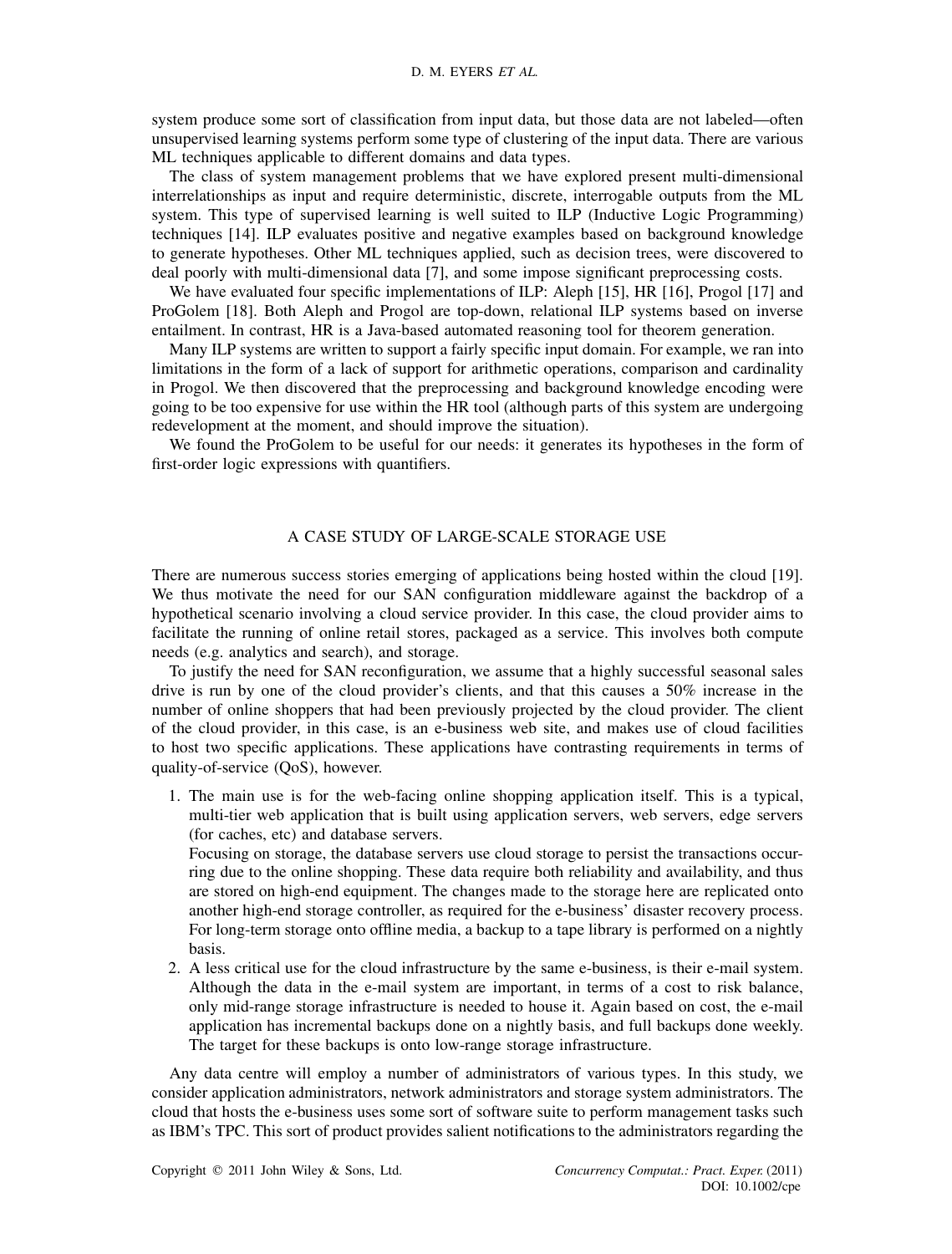current operating conditions of the SAN infrastructure. A common alert might be something along the lines of: 'notify me when file system capacity utilization reaches 80%'. In SAN monitoring, alerts might relate to particular volume statistics, or they may relate to the conditions on a particular network port—causing an alert when utilization of a port's bandwidth rises over a determined threshold, for example.

Provisioning of resources in such an environment is only semi-automated. While some resources can be allocated automatically, others will be the result of resource requests that arrive to the administrators through request tickets, and are managed through workflows defined by the cloud provider. This is necessary to record an adequate audit-trail regarding the service level agreements between the cloud provider and its client. Examples are given below as to the type of resource requests that might be made in the course of operation of the above applications.

- *A storage capacity problem*: The main application file system raises an alert that the utilization of storage space has risen above 80%. In this case, more storage is required. Within certain quanta, this sort of allocation can be automated (and if so is also carefully monitored), but in other cases it may require approval through a specific workflow that leads to provisioning: for example in the case that there is an accounting impact of the change.
- *A security-related request*: The tape library that stores backups of the company e-mail system should not be participating on the storage network except when backups are in progress. This restriction can be effected using zoning to preclude paths through the Fibre Channel network to the tape library. However, there may be a need to fine-tune the window of time that is provided for the tape library to be accessed: for example in the case that the storage used by the e-mail system grows significantly.
- *Software updates*: Either through security or application feature requests, applications are continuously updated. A request may arrive that involves the application servers having a patch applied that implements a particular new feature.
- *New systems*: The organization might purchase a new software system that performs a type of business analytics. This application's own requirements will need to be met in terms of storage system configuration, and careful consideration will need to be given to any access that the new application requires to existing storage subsystems.
- *Server capacity requests*: The seasonal sales drive discussed above, which causes an impact on the front-end servers, will cause the deployment of replicated servers in the application and database domains, and will probably also have an associated storage allocation increase.

When issues such as those described above arrive are raised with the administrators, either manually or through automated workflow systems, the administrators will together determine how to best incorporate the changes required. It is common for request tickets to have a connection to service level agreements, and thus to define a particular expected turn around time for the issue to be resolved. The changes that are required will be done using semi-automated planning, and may include: the installation of new servers, modification of file systems, reconfiguration of the patching of servers to the FC fabric of the storage network, creation of security zones, capacity modifications to databases, modification of the zones that are contained in the active zonesets, storage volume creation, storage volume assignment and migration of applications and data. All the changes need to be approved by the administrators through some sort of explicit validation process before they are deployed.

As a specific example, the second request described in the list above that relates to zone security will require network connectivity changes, and also potentially changes to the storage subsystem devices. However, simply shifting the time periods in which the tape library is in a particular zone may risk violating one of the well established, real-world, best practices, that 'no zone should contain both tapes and disks'.

If the cloud provider in this case was using our SAN configuration middleware, we would be able to validate the proposed changes to the tape-library zone assignment against a comprehensive library of best practices, both before and after the proposed change. We discuss this process in the following section. Beyond catching serious potential misconfigurations, by using periodic validation against this library of best practices, the cloud provider can be more confident that the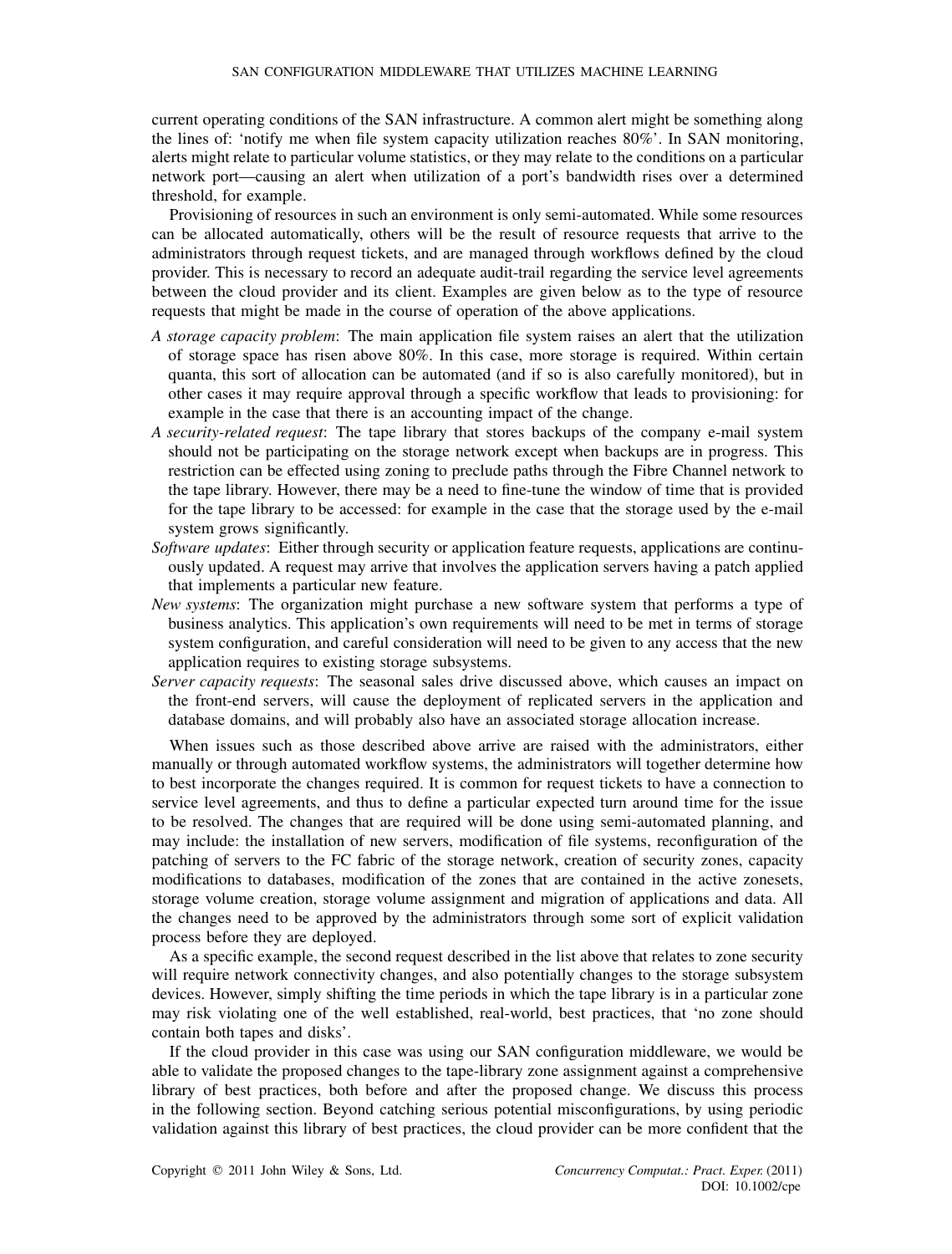health of their data centre is at its best, and that they have avoided potential problems that might lead to data loss, or more general forms of sub-optimal performance.

#### A MIDDLEWARE FOR CONFIGURING SANS

We propose that SAN infrastructure is modified to include a middleware component, as shown in Figure 3. The middleware and other elements introduced into the SAN infrastructure support the validation of its configuration. As seen on the right-hand side of this figure, each large-scale storage system 'client organization' that manages SANs also runs an instance of a *SAN configuration middleware* that is interposed between the existing 'management applications', and the 'SAN' itself. In addition to the reconfiguration interactions within the client organization, the middleware performs external interactions with a central service that provides a *SAN best practice repository*. This is shown as 'desensitized reconfiguration request' message flows from right to left and vice versa for the relevant responses. The best practices are managed by an organization independent to the large-scale storage provider. The repository is used as a basis for the validation of SAN configurations, incorporating the aggregated knowledge of best practices that have been derived from a large set of all of the different large-scale storage users' SAN deployments. The repository is informed by a collection of data in a 'configuration log'. The aggregated data is developed into best practice rules by performing periodic data mining of the configuration log using the 'ML' component.

We have elided one detail in the above description. From the perspective of the individual users of the SAN configuration middleware, validation against best practices appears to occur at a central service. This is intended to be a logical view of the best practice repository rather than a physical view. On the one hand, having the illusion of a central repository will most easily facilitate the establishment of trust from the storage system users of the central repository. However, it would



Figure 3. An overview of the SAN configuration middleware.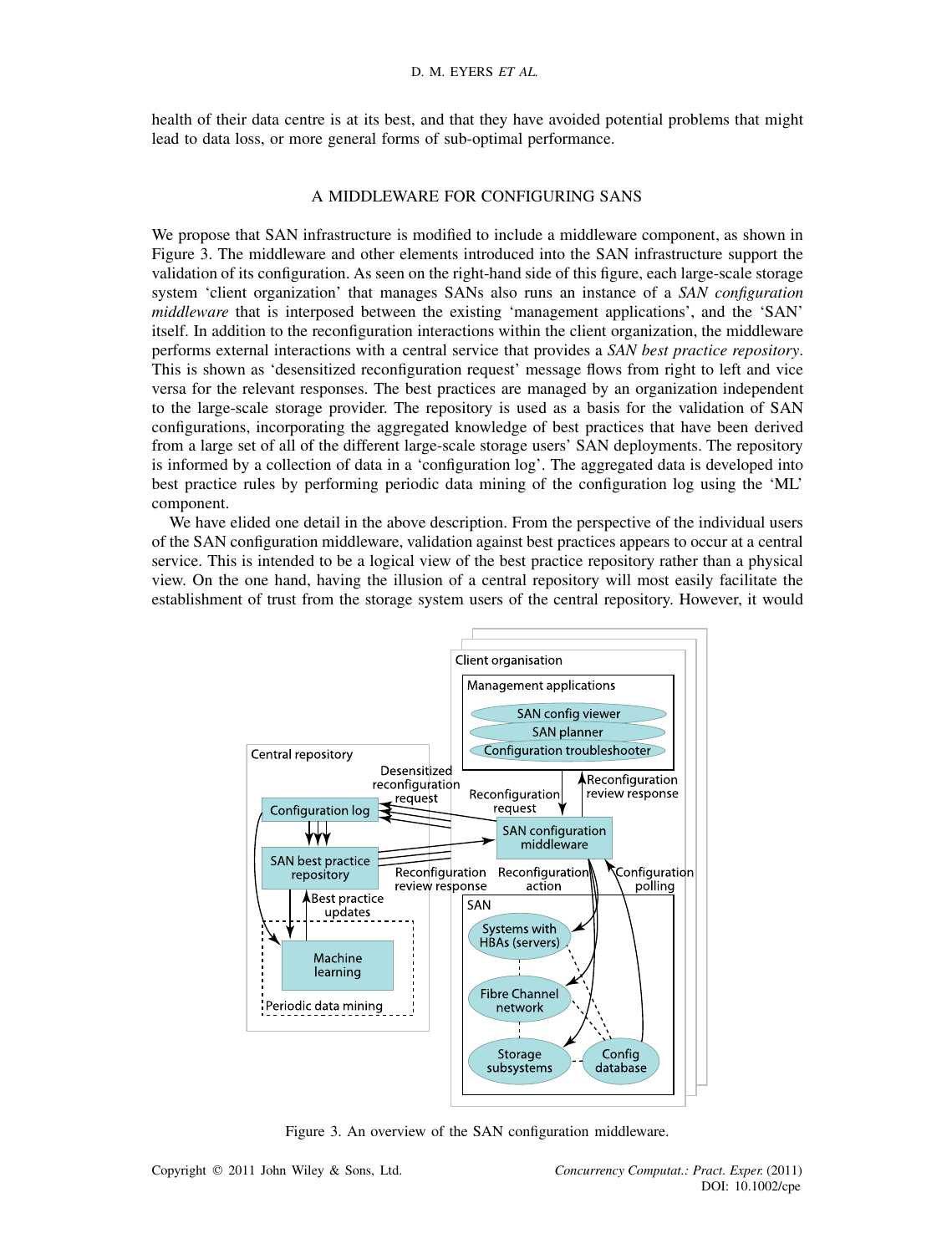also cause scalability and reliability risks, due to being a single point of failure. We expect that a highly available, distributed deployment of the repository would be the actual means used to effect physical deployment. Having said that, if the middleware repository was not available, the SAN configuration middleware can switch to reactive validation (described below) in order to allow local operation to continue. Eventually, it may be useful to further partition the best practice repository, operating as an entirely distributed system. However, it remains an open research question as to whether the ML that needs to be done over the configuration data can operate in this environment. On the other hand, it might allow for less desensitizing of the data to need to occur: distributed participants may be able to assist distributed training without needing to disclose their configuration data.

#### *How the middleware operates*

Figure 3 indicates that the SAN configuration middleware is able to access the current configuration information from the local configuration database that is included as a subsystem of the SAN infrastructure. There are two broad modes of operation supported by the middleware in terms of configuration validation,*reactive* and *proactive*. In addition, there are also two types of participation by the large-scale storage users who run the SAN configuration middleware instances: *sharing* and *non-sharing*.

*Reactive validation.* In the reactive mode of validation, the middleware collects SAN configuration data periodically from the local configuration database, and sends these batches of information to the central repository for validation. The central validator determines whether any of the best practice rules have been violated. If so, these rules are collected and sent back as an alert to the management applications operating at that client's site. These alerts could be used, for example, to provide extra information to an existing local SAN configuration viewing tool, allowing it to highlight areas of potential problems in the SAN infrastructure informed from the aggregated knowledge base, as opposed to only operating on the basis of alerts raised by devices within the local SAN. The reactive validation approach has the advantage of being non-intrusive to organizations that utilize it. However, this is also a disadvantage: configurations of the SAN that are potentially unsafe can be allowed to run for some time before the alerts can be generated by the central repository.

By default, the aforementioned process documents the *non-sharing* case. If the client is additionally a *sharing* participant, then sanitized and anonymized snapshots of that SAN user's data will be stored at the central repository for subsequent detailed examination. The snapshots are tagged with an ID to indicate the organizational provenance of the data, and with timing information so that subsequent analyses can determine interactions between SAN middleware alerts and the configuration changes that were made. Participants that share their data assist learning by providing both good and bad configurations. Note that it is still the case that non-sharing clients can have their configurations validated. If there is a failure in the validation, then the non-sharing client will be asked whether they give permission for further specifics of the configuration that is causing the problem to be uploaded and examined further—potentially just by ML algorithms.

*Proactive validation.* The proactive validation mode of operation requires that the SAN configuration middleware be placed directly between existing SAN management applications and the actual SAN devices that are being configured—in other words, all requests to make configuration changes must be able to be intercepted by the middleware. Thus, it is possible for the middleware to ensure that all changes to the SAN configuration must be successfully validated against the best practice repository before they will be allowed. This validation would apply equally to the initial configuration parameters, and any changes that are made in response to some sort of management event (e.g. responding to resource allocation request tickets, or the reporting of an outage). Note that the use of proactive validation does not require that clients be sharing participants in the infrastructure: it is still possible for validation of all actions to occur even if the storage system user does not give permission for these data to be retained by the central repository.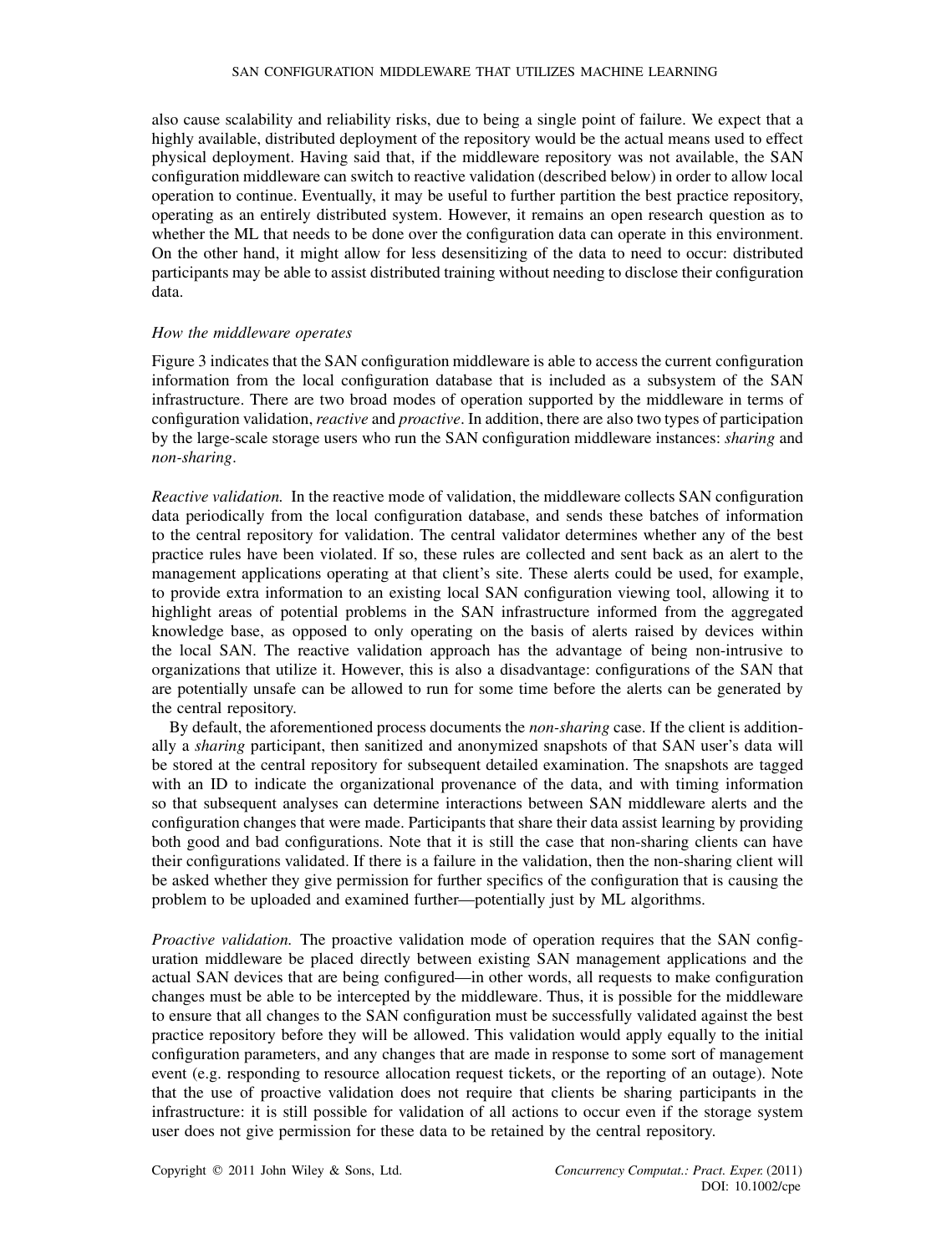#### D. M. EYERS *ET AL.*

In Figure 3, the dotted rectangle indicates that the ML component of the infrastructure runs independently from, and also in parallel to, the proactive and reactive queries from clients. This is because results from ML analyses may require that further enquiries are made back to sharing clients for information about their SAN configurations. Also, ML processes may require running for long periods of time, as a consequence of the very large search spaces of possible configurations. This will often make the timescales unsuitable for real-time decision making. Indeed, the organization that runs the central repository may want to perform carefully targeted experiments in their own labs to validate the new problem reports. If all of these stages progress, then there will be the explicit declaration of a new best practice rule. This publication will propagate to the relevant instances of the SAN configuration middleware instances.

We do not explore the ML methodology in detail in this paper—more specific examples are described in [20].

A declarative policy language [21] is used to encode the best practice rules that are stored in the central repository. For convenience, these best practice rules are divided into two main classes: *parametric* and *non-parametric* rules. Parametric rules accept particular input parameters that are used as thresholds in the rules. To help the organizations running SAN configuration middleware instances manage their analyses, notions of *scope* and *profile* are exposed. The scope defines the extent of the SAN configuration that requires validation. In a particular query, validation might centre around a single Fibre Channel fabric, it might relate to a set of Fibre Channel zones or it might involve the entire SAN configuration at the organization's data centre. A *profile* in the SAN configuration space is a collection of sets of best practices to validate for some particular scope of configuration. Profiles are provided to help simplify management, and potentially to accelerate the process of validation for large and complex SAN deployments.

When performing reactive verification, a call to an API target validateConfiguration is made, that takes as arguments Scope and Profile. The result of this call is a returned set of Violation references, which is empty if the configuration does, in fact, validate successfully. The Violation references are accompanied with indicators of the potentially responsible (or at least involved) entities, as well as what has been considered as their parent entities. As a specific example, if a Fibre Channel Port violates some best practice, the result Violation reference will indicate its encompassing HBA, the server it is connected to and also the FC switch interconnections that are involved.

Whenever the central repository performs an update of its model, or salient retraining takes place, the SAN configuration middleware at each site receives a re-validation alert if: (a) a change has been made to a best practice rule that was recently used to validate a local configuration or (b) extra rules have been added that might potentially show the current local configuration to be invalid.

## *Abstractions utilized over configuration parameters*

Each deployment of the SAN configuration middleware will see a different underlying SAN infrastructure (i.e. the myriad different data centres of different cloud providers), each with its own custom set of configuration parameters. Transporting these data to and from the best practice repository will require the use of an abstract data format for SAN configuration snapshots. We translate the heterogeneous SAN configuration parameters into a common representation. One important side effect of the mapping functions defined to do this translation is the removal of parameter values that might disclose confidential information about the environment of particular clients.

The best practice repository stores data in an object-oriented, hierarchical format that extends the CIM*/*SMI-S profiles. For further details, see the DMTF Common Information Model specification [22], and the SNIA Storage Management Initiative Specification [23]. These profiles are defined by standard bodies that include most of the significant industry participants. All snapshots are tagged with timestamps and collect information about the open or unresolved problem tickets that have been raised in that particular data centre. The problem tickets also require translation into a standard format. In this case, particular classifications are required to be applied by the user raising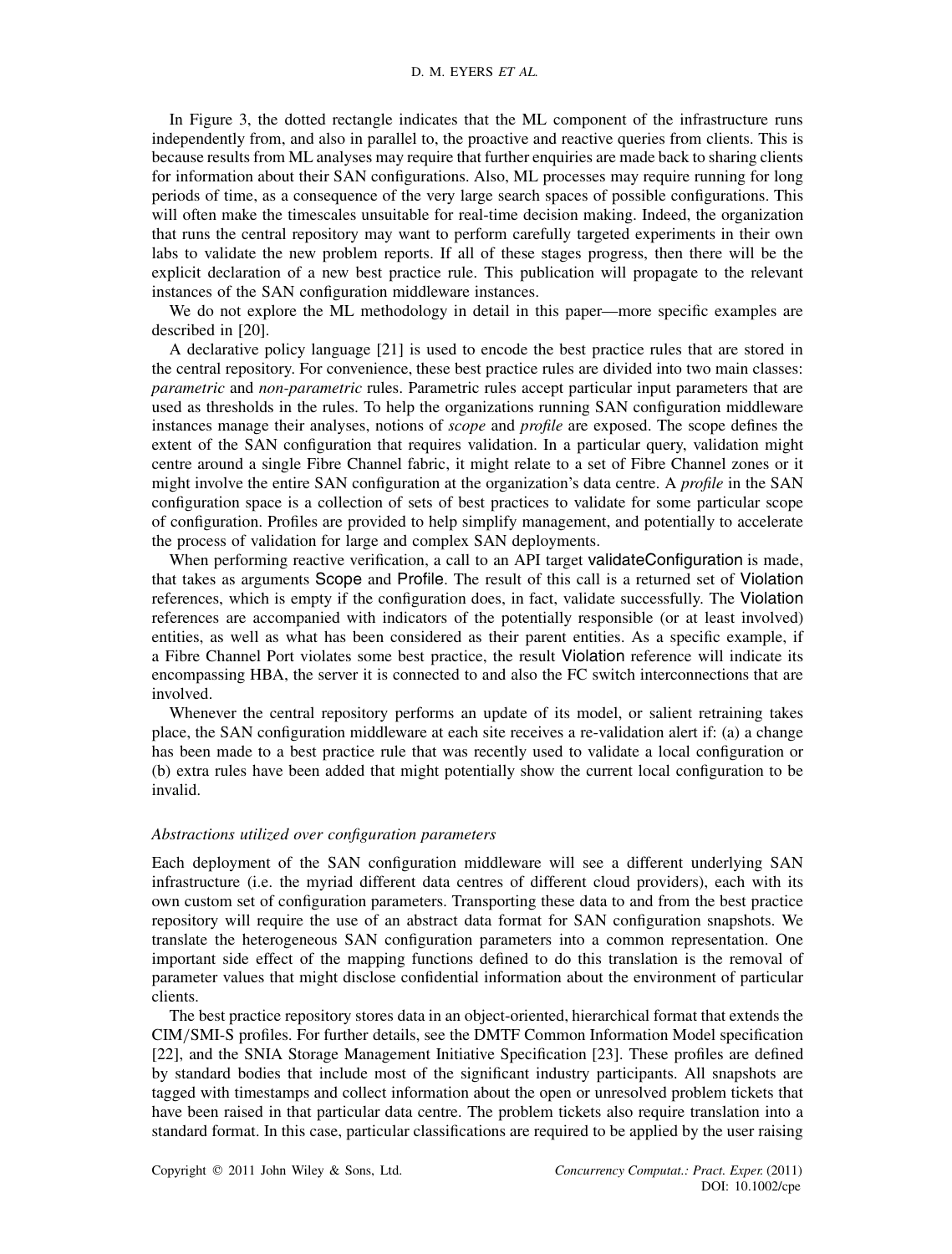the ticket, for example whether the issue affects performance degradation, loss of data, violation of security or general problems involving access to data. The user is requested to report on the entities that they believe are involved with the problem.

Using a high-level configuration description has benefits beyond it meeting the needs of the SAN configuration middleware. Large-scale storage users can express their management goals using the same description language. In the typical sense of declarative representations, organizations such as cloud providers can use the high-level descriptions to indicate their motivation for intending to perform a particular reconfiguration, rather than having to consider the specific steps that are required to bring about the desired change. A common requirement is to make storage capacity increases—this can be expressed as such, without having to tightly couple the changes being made to the specifics of particular SAN subsystems.

#### *The best practice repository*

This section explores the way in which we manage rules within the best practice repository. We define *R* to be the set of IDs for all possible best practice rules. Each  $r \in R$  will be an identifier that is associated with a rule written in some particular policy language. In principle, policy languages can be of unbounded complexity, and Turing complete. In practice, however, it is possible to express useful rules using much simpler policy languages. One such rule representation simply indicates the set of entities and attributes that should not feature in the same SAN configuration (mutual exclusion). This can express a real-world rule such as 'tapes and disks should not share a zone', or hypothetical examples 'Windows and Linux operating systems should not be mixed in a zone' or 'HBA firmware version *X* should not be used with the Solaris operating system'.

In order to describe aspects of how we manage the best practice repository, we need to fix the meaning of a number of sets that we use. We describe the sets *P*, *E* and *A*:

- *Problem types P* : We define the set *P* to include all the general terms collected to describe problems in SAN systems. Values will include performance degradation, data access problem and data loss. The set  $P$  will include all the terms that users must refer to when lodging problem tickets, and that are used to classify bad SAN configurations.
- *Entities*  $E$ : We define the set  $E$  to contain all the values that can describe the different potential components that are used to build a SAN. Values will include server, data-path, FC switch, IP switch, application, disk array and HBA. Although these top-level terms will be useful for description, many of them will carry extra attributes that describe aspects such as the manufacturer of a given component, the firmware version of some particular entity and so on.
- *Attributes A*: Related to the set *E* above, the set *A* contains all the possible values for attributes that can be applied for some  $e \in E$ . Thus, an example value might include IBM as an indicator of the manufacturer of some particular piece of SAN equipment.

## *Best practice categorization*

In this section, we outline some of the best practice rule representations that were found to be useful by manual, expert analysis of the results of field studies (see [20] for further details). In particular, we describe Cartesian restrictions, connectivity conditions, exclusion requirements, many-to-one and one-to-one mapping restrictions.

*Cartesian*: In Cartesian restrictions, given a set of values  $v_1, \ldots, v_m$  for attributes  $a_1, \ldots, a_m$  in A, we seek to avoid configurations in which an element  $e_i$  belonging to  $E$  satisfies

$$
\bigwedge_{j=1}^m e_i[a_j]=v_j,
$$

where square brackets are used to denote the accessing of an attribute of an entity. An example of this type of restriction would be to want to avoid all HBAs made by Vendor A of type B that are not running firmware versions f20 or f21.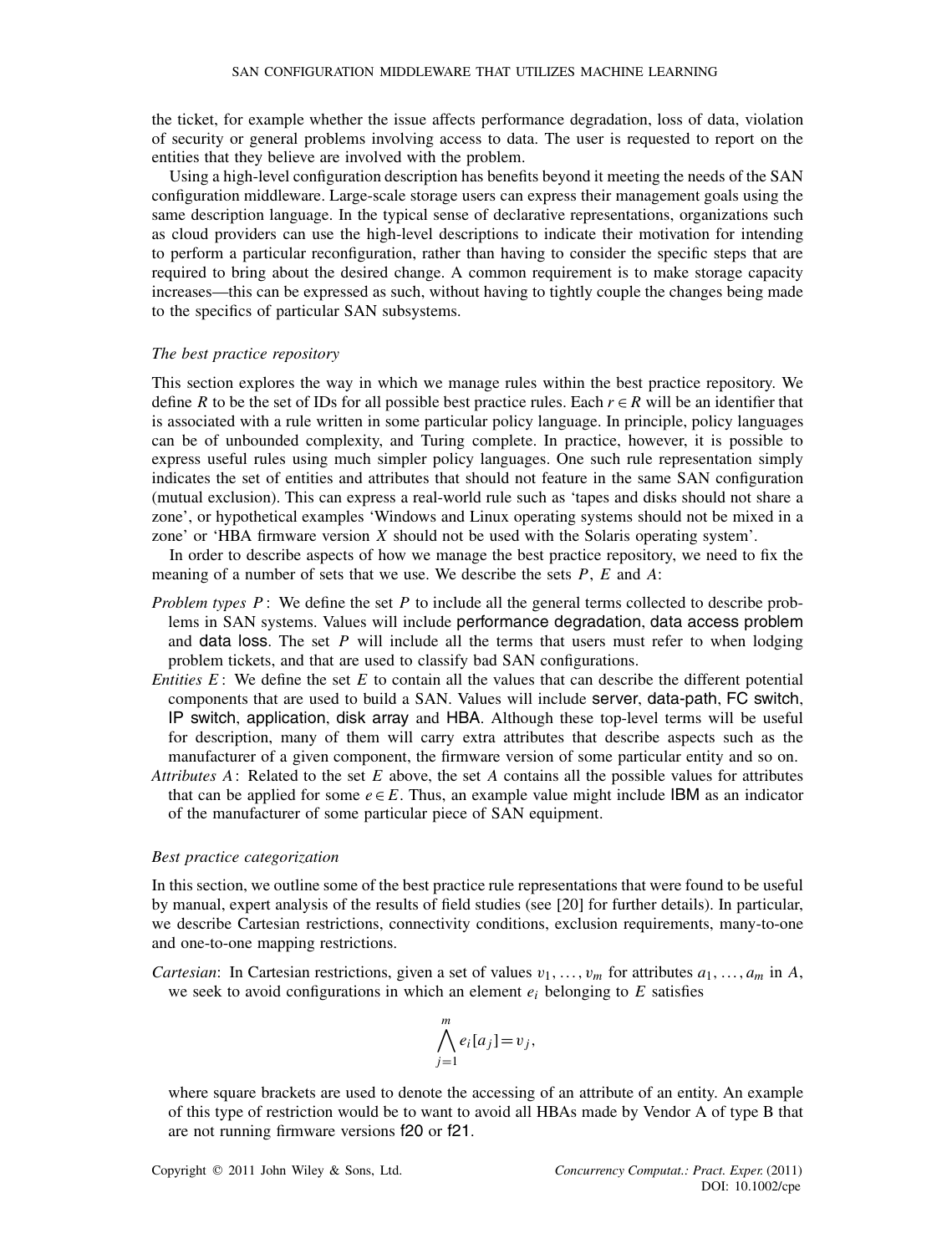- *Connectivity*: For this type of constraint, if we are given an association *m* between two distinct entities  $e_a$  and  $e_b$ , we require that the number of instances of the association  $m_i$  exceeds some threshold value *k*. This type of best practice relates to requirements such as having more than one independent network path from a given host to the storage subsystems that it uses.
- *Exclusion*: Exclusion constraints take two sets of values  $v_{11}, \ldots, v_{1m}$  and  $v_{21}, \ldots, v_{2m}$  for attributes  $a_1, \ldots, a_m$ , and seek to avoid configurations of the elements  $e_i$  and  $e_j$  (both of which belong to *E*) being configured such that:

$$
\left(\bigwedge_{k=1}^m e_i[a_k] = v_{1k}\right) \wedge \left(\bigwedge_{k=1}^m e_j[a_k] \neq v_{2k}\right).
$$

In other words, an example of such a constraint would be that tape libraries should not be contained in a zone if that zone also contains disk subsystems.

- *Many-to-one*: In this type of rule, configurations are avoided if they do not have the same values for a set of attributes  $a_1, \ldots, a_m$  across all the entities  $e_i$  within the configuration. A common use of this type of rule would be to require that a particular host computer only uses HBAs that are produced by one manufacturer, and have identical model and firmware versions across all instances.
- *One-to-one*: Finally, in this type of rule we avoid configurations, in which the values of a set of attributes  $a_1, \ldots, a_m$  is not unique and distinct for all the entities  $e_i$  that are contained within that configuration. A use of this type of rule is the requirement that ports in a storage network must all have unique port world-wide names (WWNs).

#### *Optimizing repository searches*

For the best practice repository to be useful, it is likely to contain a very large number of rules. A number of techniques can be applied to structure the repository so that this size does not preclude being able to query its data efficiently. This section explores some of the possible approaches.

We employ the definitions of the sets *R*, *P*, *A* and *E* as given above. Whatever policy language is used for *r*, we can significantly narrow down the candidate set  $C \subseteq R$  for any given query, using relationships between  $r \in C$  and sets *P*, *E* and *A* that we describe below. Other useful metadata for  $r \in R$  includes which organization reported the rule, the organizations that have current subscriptions for notification when *r* changes and so on.

Given the sets P, E and A, we define three functions:  $f_P: R \to \mathcal{P}(P)$ ,  $f_E: R \to \mathcal{P}(E)$  and *f<sub>A</sub>* :  $R \rightarrow \mathcal{P}(A)$ . These functions map each rule  $r \in R$  into the relevant parts of *P*, *E* and *A*. It is worth highlighting that these three sets are in fact operating over data that contain a much richer structure than is encoded here (e.g. internal interrelationships). Even so, significant filtering of information will be possible and effective just using set-oriented matching, in many cases.

Consider our discussion of the best practice rule that tapes and disks should not be mixed in a zone. If a particular large-scale storage system owner does not have any tape libraries within their infrastructure, we want to avoid evaluating parts of the best practice repository that can only be grounded on the basis of a tape library being present. This can be expressed more formally as for a candidate rule set  $C \subseteq R$ , we have  $\forall c \in C$ , tape  $\notin f_E(c)$ .

Once elements of the sets *P*, *E* and *A* have been collected, it is straightforward to measure the selectivity of each element with respect to particular subsets of *R*. This knowledge can be used to form efficient indices over *R*. The method that we have discussed above allows each matching criteria to be considered independently, and partial patch retrieval approaches can be applied from database research. For example, when the number of filtering attributes is small, bitmap indices may be an appropriate mechanism. In more general situations, Bloom filters have been shown to be effective in the formation of signatures over the attributes in rule sequences. Once the signatures have been collected, they can be used to rapidly determine that a block does not contain rules of interest, and thus can be skipped, tuned for a given probability of false positives occurring (lower false positive rates incur larger space requirements).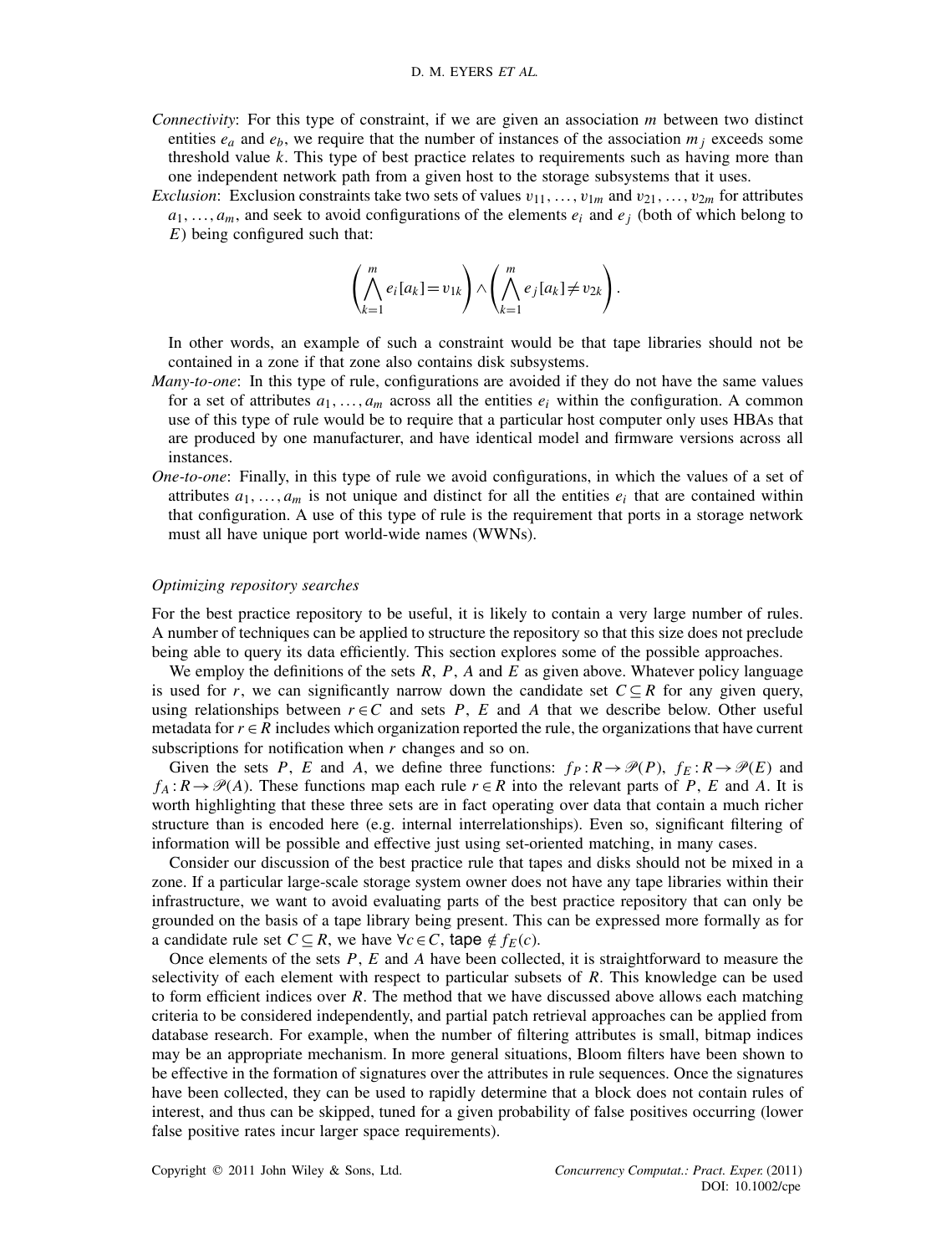It is crucial that the knowledge base of best practices stays current. Updates to the repository may occur for a number of reasons, including:

• Whenever a large number of new configuration snapshots are submitted by sharing participants, there is the possible need to update existing best practice rules to reflect the salient trends in the new data. If a large number of organizations deploy the SAN configuration middleware, we expect that these updates to the repository could be rather frequent: as more and more organizations deploy different configurations, larger numbers of bugs will be reported back to vendors and manufacturers.

If configuration snapshots and problem reports arrive at high speed, it may be possible to apply ML techniques that only perform incremental model updates. Thus, only a subset of the existing model needs to be considered. However, for techniques such as ILP, incremental learning may not be straightforward. The Progol and ProGolem systems that we used do not support incremental learning, although other ILP systems do. Even so, beyond the incremental addition of positive and negative snapshots, we may have the need to purge snapshots and their dependent rules, which may fall outside ILP systems' capacity for incremental learning. In the future, we plan to investigate whether incremental learning can be used effectively in our SAN middleware.

Regardless of whether the complete model needs to be retrained or not in each case, the results of model update will usually only cause some subset of the rules to change. Clients of the configuration middleware will only need to react to those entries in their cached rule sets that are updated.

• The snapshots that have been used for training may eventually be considered obsolete, or might be revoked for other reasons. When this occurs, rules that used to depend on these snapshots will now need to be reevaluated without using those snapshots. Otherwise, stale knowledge might result in exerting an undue influence that is no longer applicable to current SANs. One possible illustration of this effect would be if there was a particular interaction problem between a pair of device types, but that hardware and/or software updates had mitigated the problem. The best practice rules that were previously required to protect against this SAN component bug would no longer be required (or at least should not be included for checking by default).

#### RELATED WORK

In the recent years, the research community has discovered log files and configuration data as a resource to troubleshoot configuration and performance problems [24, 25]. The goal is to try to solve problems that occur when validating or attempting to guide the actions of administrators. For example, the Artemis system [26] provides a framework to collect, store, analyze and visualize data from system log files. It is extensible with a plug-in mechanism to include ML algorithms for the data analysis. In contrast to our work, the focus is on data collection and visualization instead of concrete ML approaches for knowledge generation.

Systems management research has applied ML to data that are collected by management middleware. For example, ML techniques have been used to generate robust signatures for performance problems in complex distributed systems [27]. These types of automatically extracted signatures can help with root cause analysis [24]. However, configuration best practices contrast with these approaches in that best practices deal with more abstract concepts—common component types across deployments, for example. As opposed to learning patterns from a homogeneous data source, determining best practices requires the ML to derive complex relationships, and needs large amounts of training data. The performance and availability data collected over time by the current system management software tend to lead to proposed solutions that are only applicable at sites that have equivalent infrastructure.

In addition, a number of performance models have been proposed that project the QoS impact of run-time resource allocation actions in cloud contexts, as well as determining appropriate capacity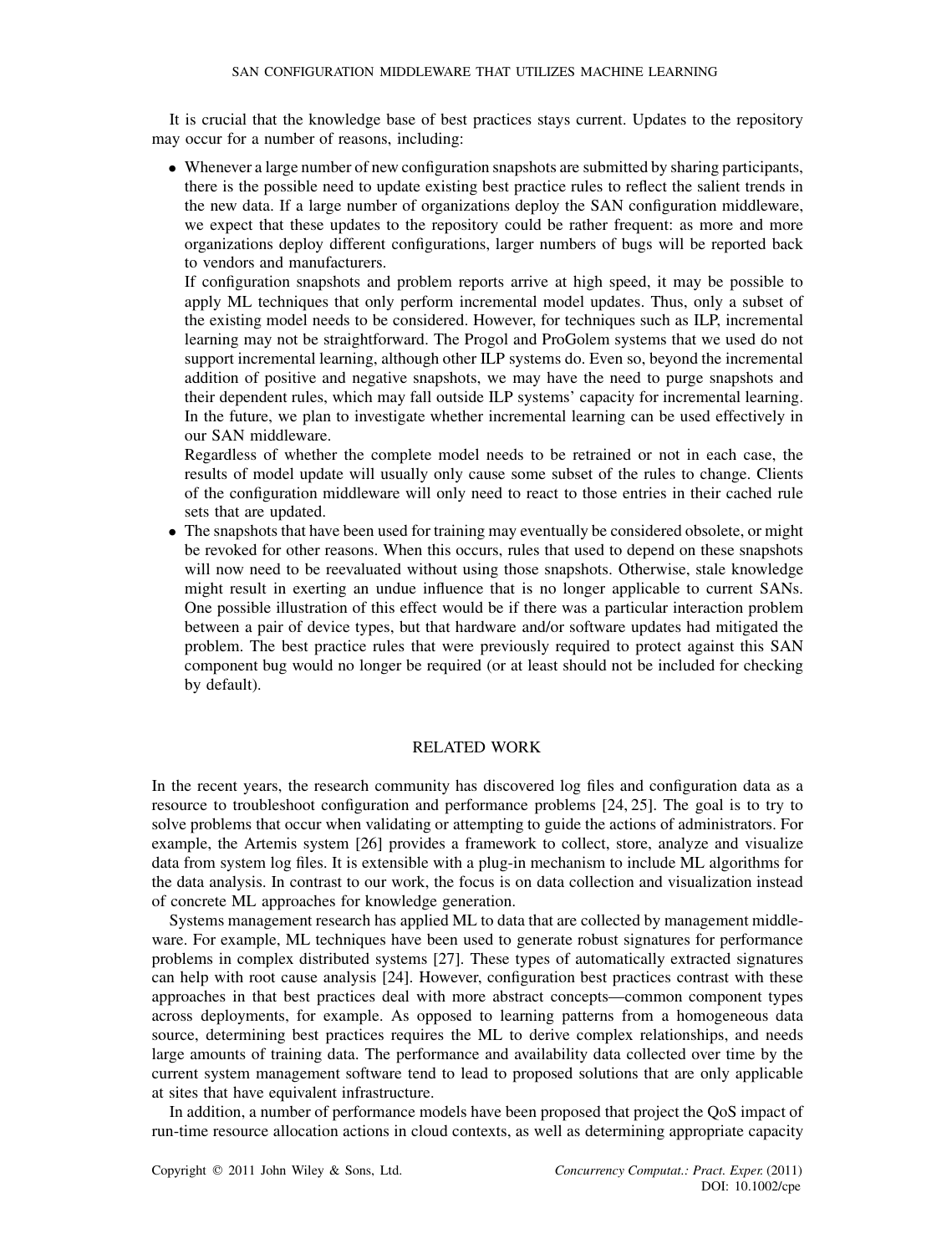planning at the time of deployment [28–30]. These models can also be used as a basis for the localization and repair of performance problems. Along the lines of our focus on reconfiguration, a number of systems facilitate 'what-if' analyses to determine whether service and*/*or application reliability, or indeed general up-time, will be impacted by a change [31, 32]. Many of the tasks in these systems are more easily made quantitative than the tasks that we are trying to address.

There has been a large amount of work on wide-area middleware abstractions that attempt to help manage the growing complexity of heterogeneous, distributed computer systems. In Grid computing, the nature of the infrastructure makes it natural to deploy middleware, and thus management of Grid resources with middleware is commonplace. The *Globus*[33] and *OGSA* specifications [34] both provide standard sets of services that facilitate the engineering, deployment and execution of wide-area applications on Grids. As for our SAN configuration middleware, Grids comprise heterogeneous resources that must be managed by the Grid middleware. In contrast, however, Grid infrastructure tends to focus on software abstraction instead of management of the configuration of the underlying physical system resources.

Middleware systems that collect performance and diagnostic statistics from clusters of machines are also mature technologies, e.g. *Ganglia* [35]. However, unlike SAN configuration middleware, while these systems collect data from multiple deployments of their middleware, they do not reflect these measurements back to the middleware instances in order to try to improve behaviour throughout the whole, distributed system.

#### **CONCLUSIONS**

Cloud computing, and other large-scale computing users, need the support of extensible storage systems in their data centres. However, the complex and heterogeneous infrastructure makes it difficult to correctly configure overall systems with the current management tools. Our proposed solution introduces a layer of abstraction: a SAN configuration middleware. This middleware collects configuration data from each deployment site, translates it into a standard, homogeneous representation, delivers it to a centralized knowledge base, and thus detects problems or potential problems in configurations. This knowledge base—a repository of best practices—is shared between all the middleware deployments for their collective benefit. The middleware provides a uniform, high-level abstraction that can be linked to SAN management applications, making reconfiguration and troubleshooting of storage infrastructures easier and much more cost effective.

The introduction of configuration middleware into the SAN space is an important step toward the vision of general purpose, policy-based management for cloud storage infrastructure. Providing a uniform middleware abstraction across multiple data centres will enable previously impossible extents of coordination in the enforcement of configuration polices. Optimal policies can lead to cost reductions, regulation of power consumption, increases in the achievement of 'green' operation and safer maintenance of privacy protection. Meeting these desirable, but high-level policies will require tuning a large number of parameters in each large-scale storage provider. Cooperation across data centres to both generate and to consult a shared configuration knowledge base will be key to the future achievement of these important management goals.

#### **REFERENCES**

- 1. Armbrust M, Fox A, Griffith R, Joseph AD, Katz RH, Konwinski A, Lee G, Patterson DA, Rabkin A, Stoica I *et al*. Above the clouds: A Berkeley view of cloud computing. *Technical Report UCB/ EECS-2009-28*, EECS Department, University of California, Berkeley, February 2009. Available at: http://www.eecs.berkeley.edu/Pubs/TechRpts/2009/EECS-2009-28.html [May 2010].
- 2. Amazon Simple Storage Service (S3). Available at: http://aws.amazon.com/s3/ [May 2010].
- 3. Amazon Elastic Compute Cloud (EC2). Available at: http://aws.amazon.com/ec2/ [May 2010].
- 4. Anderson E, Spence S, Swaminathan R, Kallahalla M, Wang Q. Quickly finding near-optimal storage designs. *ACM Transactions on Computer Systems* 2005; **23**(4):337–374. DOI: http://doi.acm.org/10.1145/1113574.1113575.
- 5. Ward J, O'Sullivan M, Shahoumian T, Wilkes J. Appia: Automatic storage area network fabric design. *FAST'02: Proceedings of the First USENIX Conference on File and Storage Technologies*. USENIX Association: Berkeley, CA, U.S.A., 2002; 15.